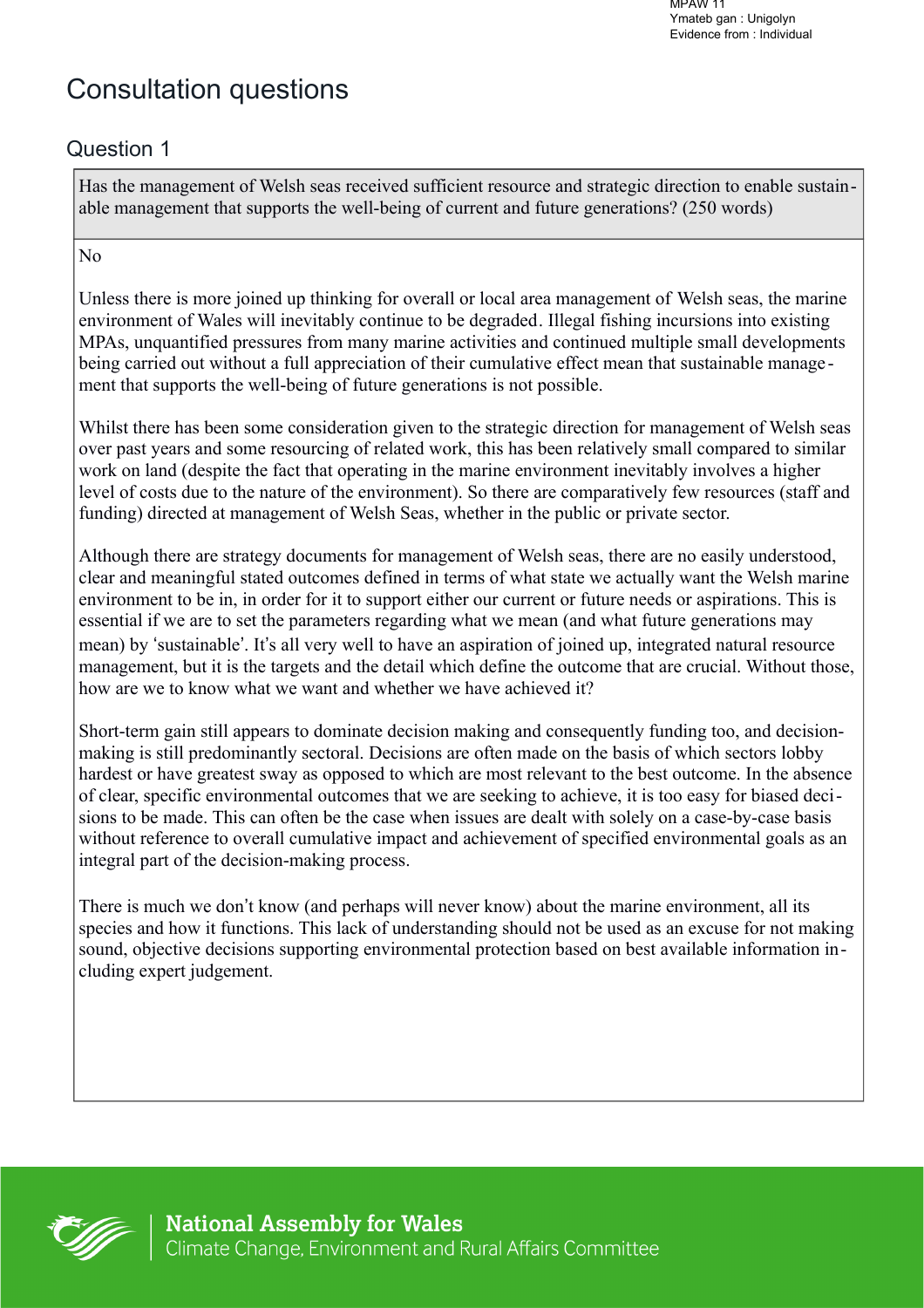How should Area Statements, to be developed by Natural Resources Wales, cover Welsh seas? *(For example should the sea adjoining each welsh Local Authority be included in its Area Statement, or should the marine environment be considered separately in one or more marine Area Statements?)*  (250 words)

Area Statements should encompass the sea area adjoining the land area that the Area Statement covers. As said in response to question 1, organisations and individuals are inherently sectoral in how they work and behave; most organisations function on a sectoral basis around work streams and funding. If Area Statements are to provide a framework for decision making to achieve integrated resource management, they have to encompass the interactions between the land and sea. Activities on land can have significant influence on the coast and sea and vice versa and many Welsh coastal communities rely on both land and sea for their livelihoods and wellbeing. Not integrating sea areas into Area Statements will reinforce the division between management of land and sea and how organisations and individuals operate.

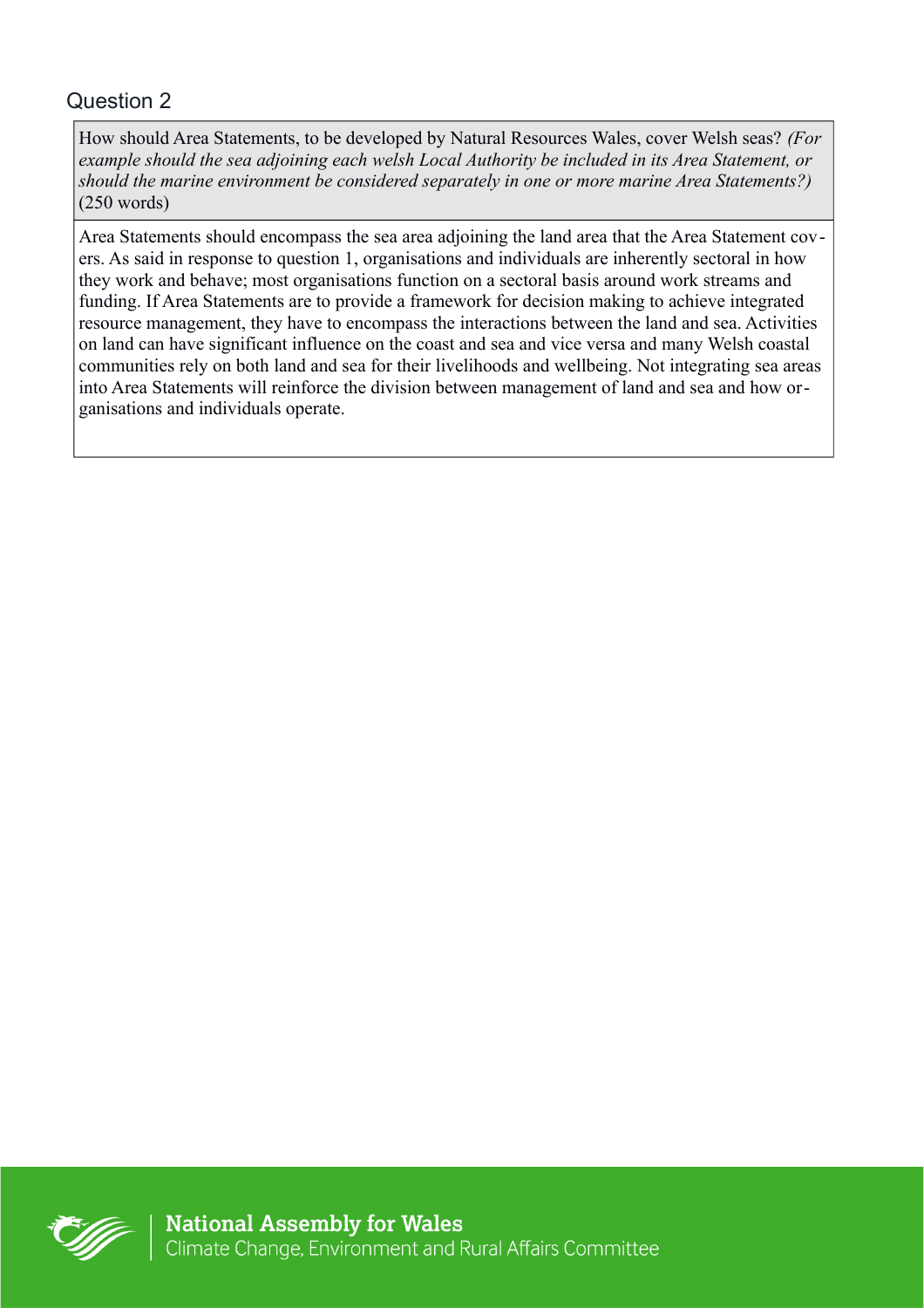How well are Wales' MPAs currently being managed?

*(This can include aspects such as the condition of sites, staffing to deliver management, surveillance and*  enforcement activities and the data on the extent of activities taking place in MPAs) (250 words)

Poorly, or not at all in some cases, with an almost total absence of 'on the ground' personnel in place to manage them. This isn't to say that there haven't been good efforts to manage MPAs, but overall Wales is not managing its MPAs very well at all.

Wales does not appear to value or celebrate its MPAs as the national assets they are. MPAs should not just be put in place to meet a legislative requirement but should be celebrated and promoted as having a positive role for society as a whole.

Some good work on MPA management has been carried out in Wales with innovative projects that have worked with, and continue to work with, local people, visitors and interest groups to deliver management action. Although little of this seems to have been recognised or used to help develop how future MPA management should be taken forward. For the past 15 years or so there has been no joined-up programme for MPA management in Wales. Both funding and staffing have been sporadic and inconsistent and this has affected the continuity of management delivery and, therefore, what has, or can be achieved and is a wasteful approach to using limited resources. Staffing for MPA management has been minimal, way below that in public sector working on land management.

There are many areas where MPA management in Wales is not working well:

- There is no overall programme for MPA management in Wales only parts of a programme as rather disconnected pieces of work. There is no clear, integrated programme which is easy to understand from either outside or even inside the 'system'.
- There is a fundamental lack of appreciation for Wales' marine environment and its wildlife. Out of sight is out of mind. A healthy marine environment is an essential component for our future well being but the idea of protecting something we can't see, or don't even know much about, needs serious championing.
- There is a serious lack of staff on the ground delivering MPA management as their prime role.
- There is a lack of continuity of funding for MPA management. Reliance on securing short-term, disparate grant funding for management delivery means priorities have had to change to fit available funding, undermining continuity and security of management delivery.
- Far too much effort is put into process and structure rather than on the ground delivery.
- There is no clear and easily available information on the condition of Wales' MPAs that explains our current knowledge and understanding.
- Reductions in monitoring and surveillance of MPAs have impaired our understanding of whether management is being effective. There is a lack of support for the importance of maintaining time-series of data to provide long-term datasets that will improve understanding of the marine environment and help inform future decision making.
- Lack of integration between different organisations to work to deliver MPA management. There have been some good and effective initiatives established around individual MPAs, but this has been more by historical chance rather than part of an overall prescribed approach to MPA management.

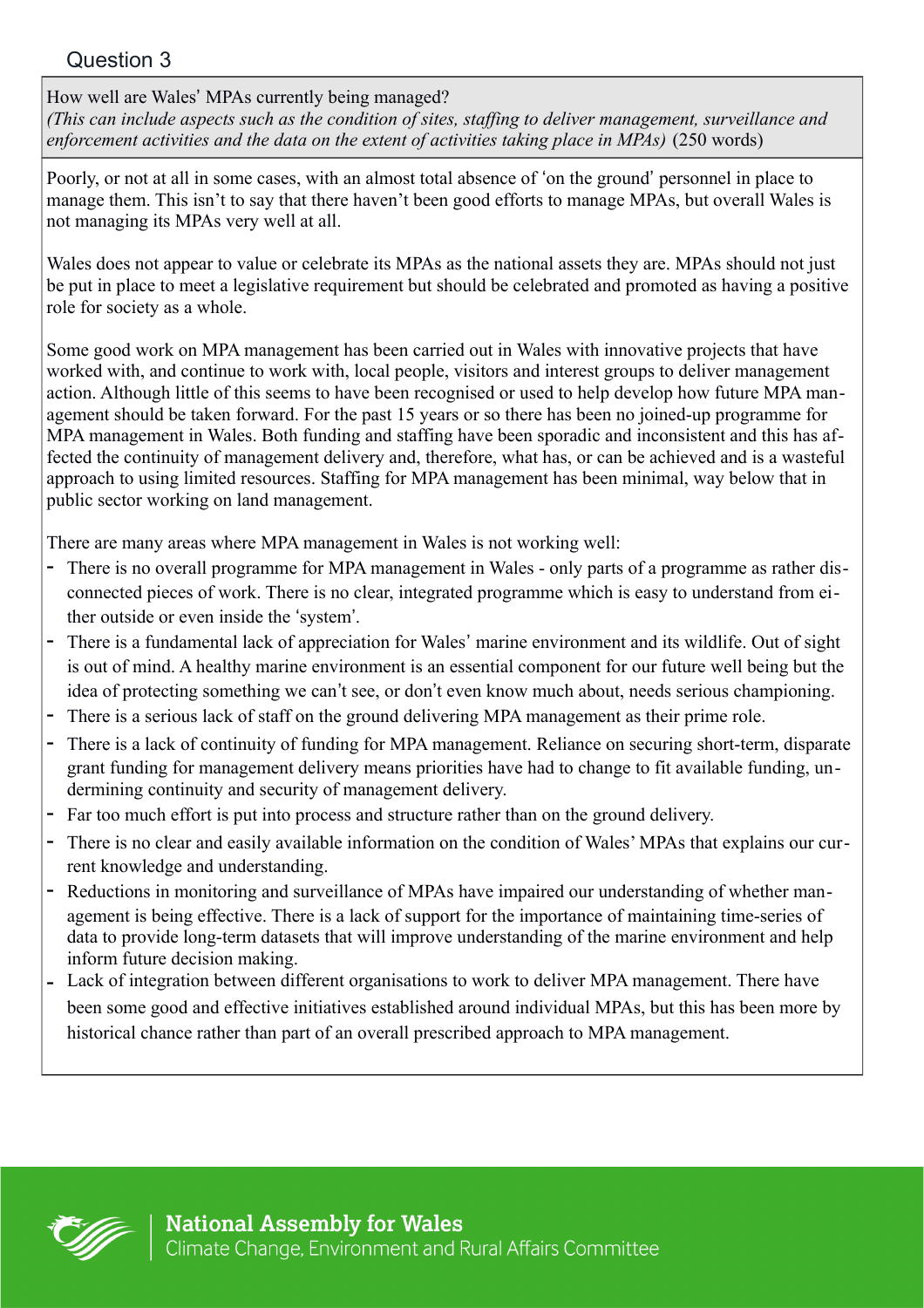- Lack of recourse if public bodies fail to deliver their responsibilities towards MPAs and their management.
- Lack of policing and enforcement. Actual and alleged incidences of illegal activities within MPAs are not seen as a serious enough issue, and penalties for infringement are inadequate to act as a deterrent against future breaches.

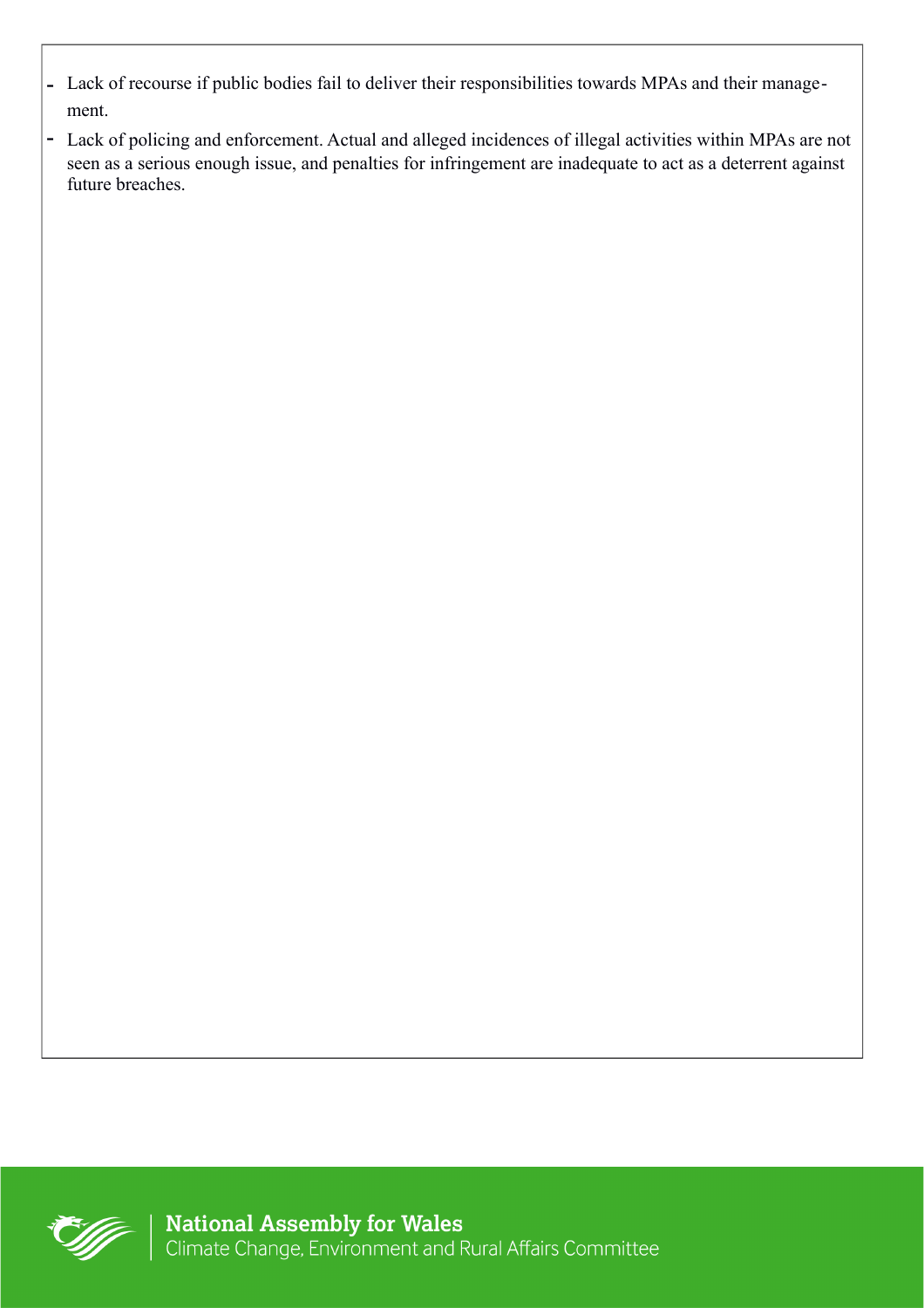What are the key issues affecting the effective management of multi-use MPAs? (250 words)

Effective management of multi-use MPAs is about balancing multi-faceted human use and aspirations with clearly defined environmental protection objectives for the marine environment within and supporting MPAs.

This is complex and requires:

- Clearly defined objectives for the MPA, it's habitats, species and supporting environmental systems, and political support to achieve them

- MPA managers on the ground who know their area and can work closely with other statutory bodies, local communities, user groups, the public, visitors etc to identify and implement management actions.

- Effective and timely decision-making.

- Effective mechanisms to resolve disputes that do not undermine achievement of overall objectives.

- Political and organisational support for the programmes of work being delivered.

- Mandatory buy-in from all statutory organisations involved.

- A clear lead to take the work forward.

Management needs to evolve to take into account shifting requirements as new issues arise, and should be based on extensive practical experience and not a virtual, theoretical set of parameters and conceptual studies.

Effective management of multi-use MPAs requires sustained support for local MPA management delivery (e.g. clear programme, staffing, funding), which has been lacking in Wales as identified in response to earlier questions.

There need to be site-focussed, practical management plans for MPAs, developed in conjunction with stakeholders and the general public (whose overall aspirations can often ignored by the desire to satisfy particular interest groups).

MPAs exist within a wider social and economic context of local, regional and national areas and the management of multi-use MPAs needs to integrate into this bigger picture. There a mutual benefits to be gained from good management of MPAs but this too often not recognised or highlighted, e.g. management to protect habitats and species for biodiversity purposes can help support commercial fisheries by protecting nursery areas and restoring depleted fisheries stocks; accreditation schemes for wildlife watching boats to reduce disturbance to marine mammals can be used to promote responsible tourism.

A sectoral focus on MPA management as currently exists does not help support integrated management which is essential for multi-use MPAs.

In other countries, multi-use MPA management approaches make far more use of zoning plans to partition use and provide specific degrees of protection (e.g. allowing or restricting certain activities in different areas). We have made little use of such an approach in Wales. Issues around lack of information about the state of habitats and species within an MPA and levels of activity etc are also relevant.

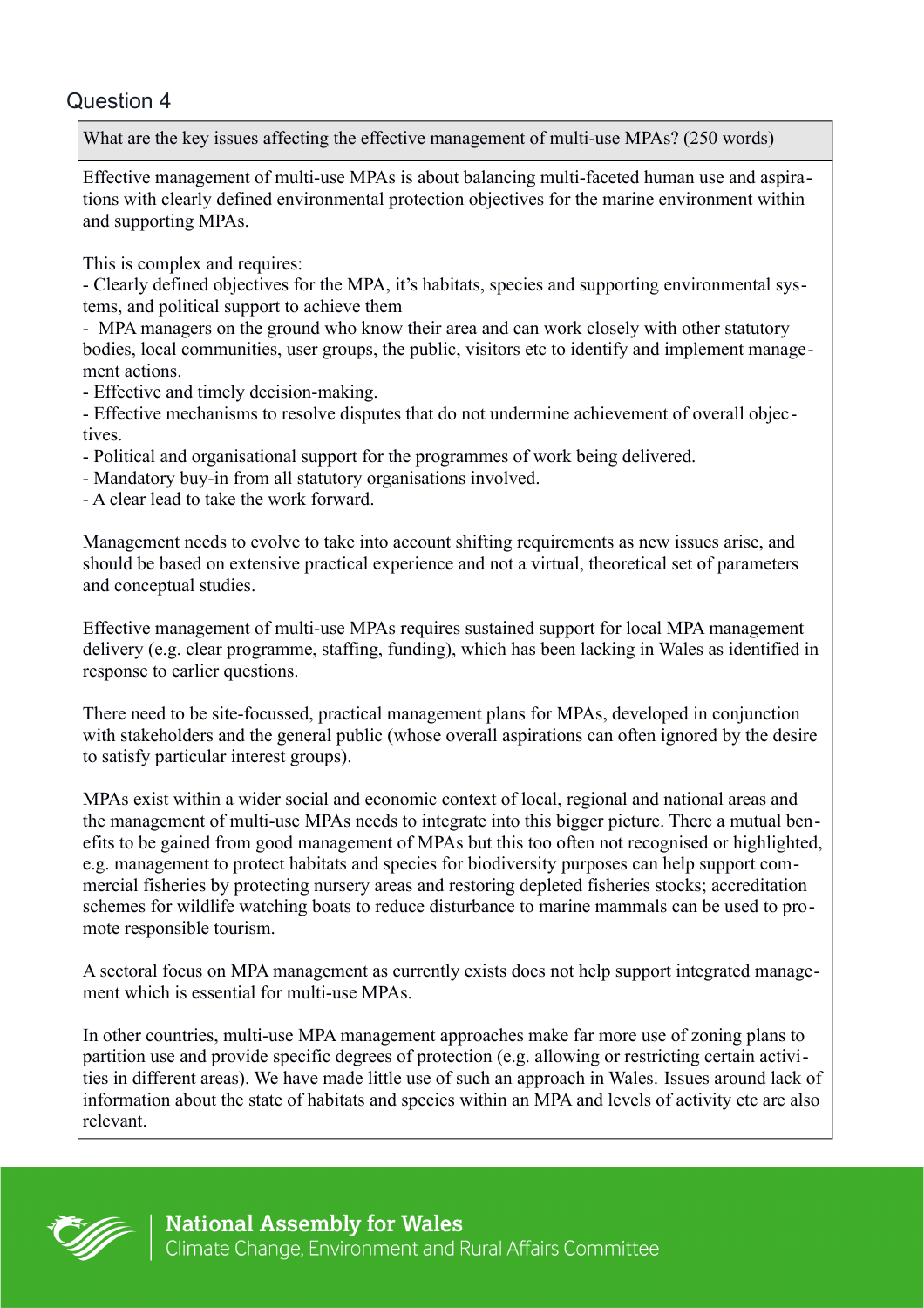Do existing Welsh MPAs currently provide the right protection for the conservation of Welsh marine biodiversity? (250 words)

No. Whilst spatial coverage for some habitats and species is probably sufficient, in practice the protection afforded through existing MPAs is undermined for most of the reasons already given in response to the questions above, summarised as follows:

- a lack of clear, specific outcomes which we aspire to achieve

- a lack of understanding of the current state of MPAs and whether they are better or worse than they were and if worse, how this might be rectified

- insufficient monitoring / surveillance

- inadequate political support and direction to achieve desired protection

- a lack of a clear programme of MPA management

- a lack of sustained resourcing of MPA management

- a lack of enforcement

etc

The repercussions of illegal activity are not a sufficient deterrent.

We do not have any stated aspiration for restoration or recovery of marine biodiversity in Wales. If we accept that marine biodiversity has been degraded, and there is clearly evidence to this effect, we should have clear restoration targets/outcomes for habitats and species.

We do not address the issue of carrying capacity of Wales' MPAs for particular activities. Fundamental to determining sustainable use in the long-term.

There are likely to still be gaps in the coverage of MPAs for particular habitats / species, e.g. horse mussel reef, Risso's dolphin. These should not be forgotten about. Knowledge of Wales' offshore marine habitats is still limited.

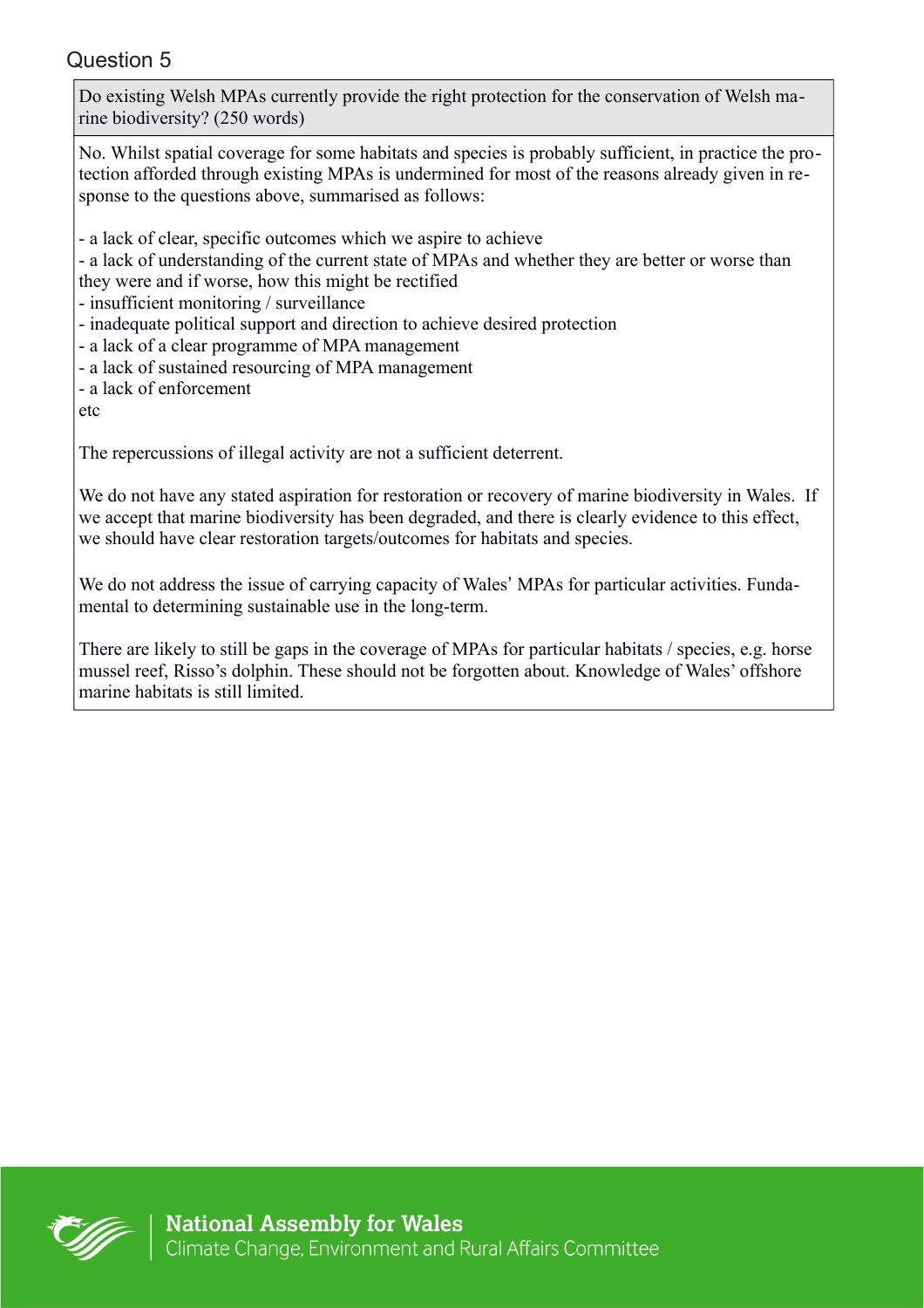What lessons can be learnt from current MPA management activity in Wales (including designation, implementation and enforcement)? (250 words)

Need readily accessible information about MPAs and their management.

Need to continue to raise awareness about the beauty, diversity and importance of Welsh seas. Most people will never directly see the undersea world for themselves, and that has a huge influence on how much consideration people give to it and its wellbeing. Designation processes are bureaucractic processes that have necessary attention to detail but which, as a result, fail to celebrate the wonder of the marine environment.

Be pro-active about MPAs and MPA management rather than reluctant. "We want to" rather than "We have to".

Need to clearly state what needs to be achieved in terms of environmental protection – in specific terms rather than generalised statements such as 'good condition'.

Have a clear programme of MPA management that links up management, monitoring/surveillance, assessment of condition, review, management etc.

Standardise the timelines for reporting on condition for different designations. Ensure that sufficient resources are given to reporting on MPAs and that the results are publicised for people to see. Establish a process and stick to it so not continually re-inventing the wheel.

Celebrate successes and be up front about failures.

Support continuity of management delivery of MPAs. Constant shifting of grant fund requirements means that management projects have to continually be for something new, rather than building on and embedding current initiatives.

Need to put time and effort into working with people to develop and implement management action. Need people on the ground who can develop and maintain positive working relationships and build trust between different interest groups in the interests of finding ways to address management issues. People are generally proud of the natural areas that they care about and want to see them looked after, and are interested in helping develop local solutions. None of this happens overnight and trust can be easily undermined or destroyed.

Not all MPA management measures can be identified or implemented by consensus.

Difficult decisions shouldn't be avoided. Conflict in management of multi-use MPAs is inevitable. It is how that conflict is dealt with and the solutions that are identified that matter.

Illegal activities need a prompt and effective enforcement response. Illegal activities that affect seabed habitats should be given prompt and strong recognition rather than being left 'out of sight, out of mind'.

Enforcement in the marine environment needs to be delivered in a more joined up way – current re-

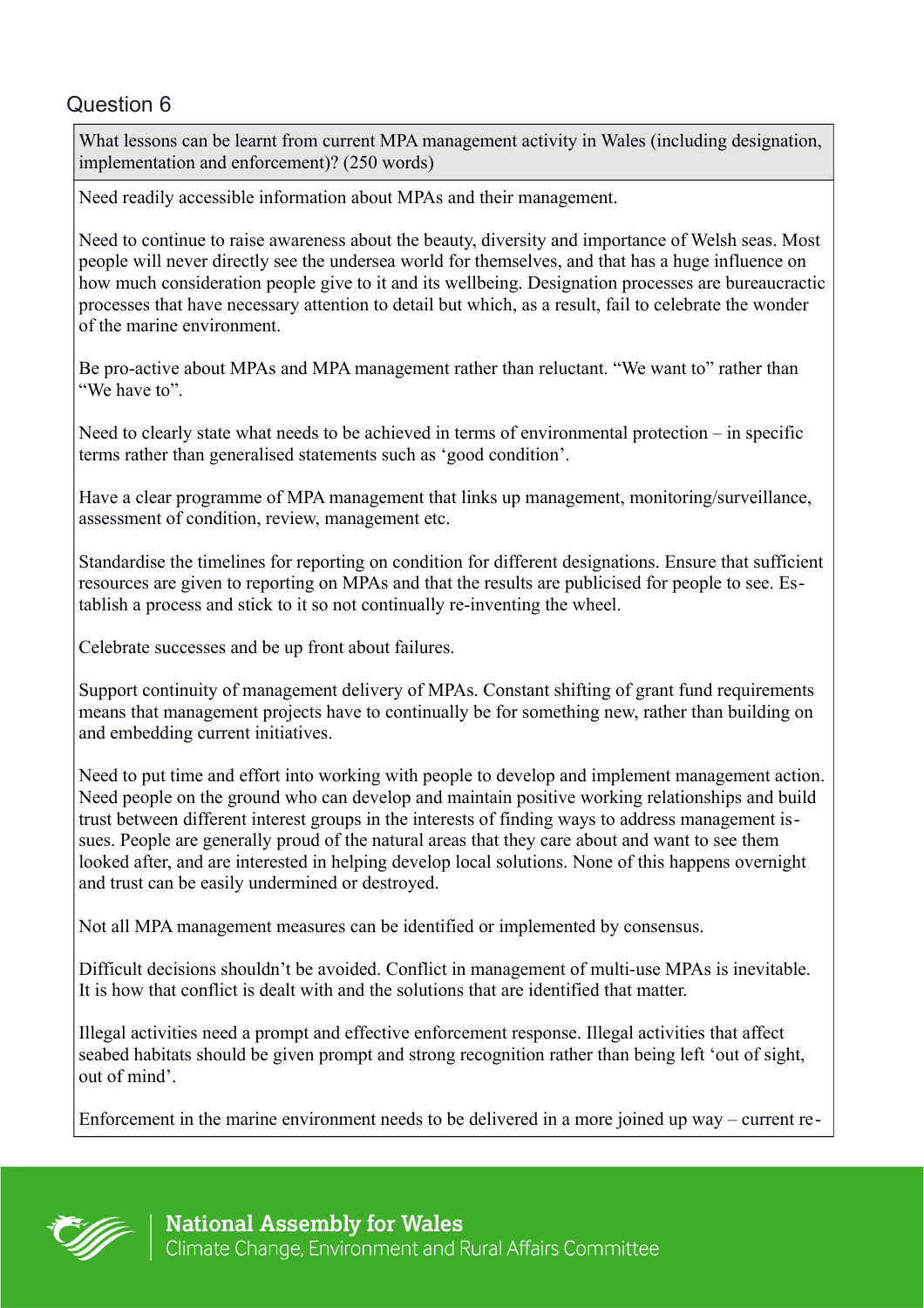sourcing of marine resource enforcement is minimal.

Practical situations need practical solutions. Policy has its place but once defined should only be modified when required and not constantly updated (a diversion of limited resources).

Incomplete information is not a basis for avoiding decision making and inaction.

# Question 7

Are there MPA examples or practices elsewhere that Wales can learn from? (250 words)

There are numerous examples of effective MPAs and good management from around the world:

California – high degrees of protection in heavily used areas, apparently effective resourcing of enforcement and sufficiently robust deterrents for illegal activity

Zoning of activities within an area – many examples world wide. Zoning of some activities in some Scottish MPAs. La Restinga in El Hierro in the Canary Islands has total exclusion zones and intermediate and lightly controlled zones. Well signed up to and with high levels of local people involved.

Local solutions for local issues – working with local communities. Again, many examples world wide.

Reference areas / reserves with little or no human activity that are enforced – New Zealand, Canary Islands.

Many MPAs are seen not only as protective areas but also as assets which bring visitors in and drive parts of the economy - something we need to learn from; (some such examples in Wales but in the minority).

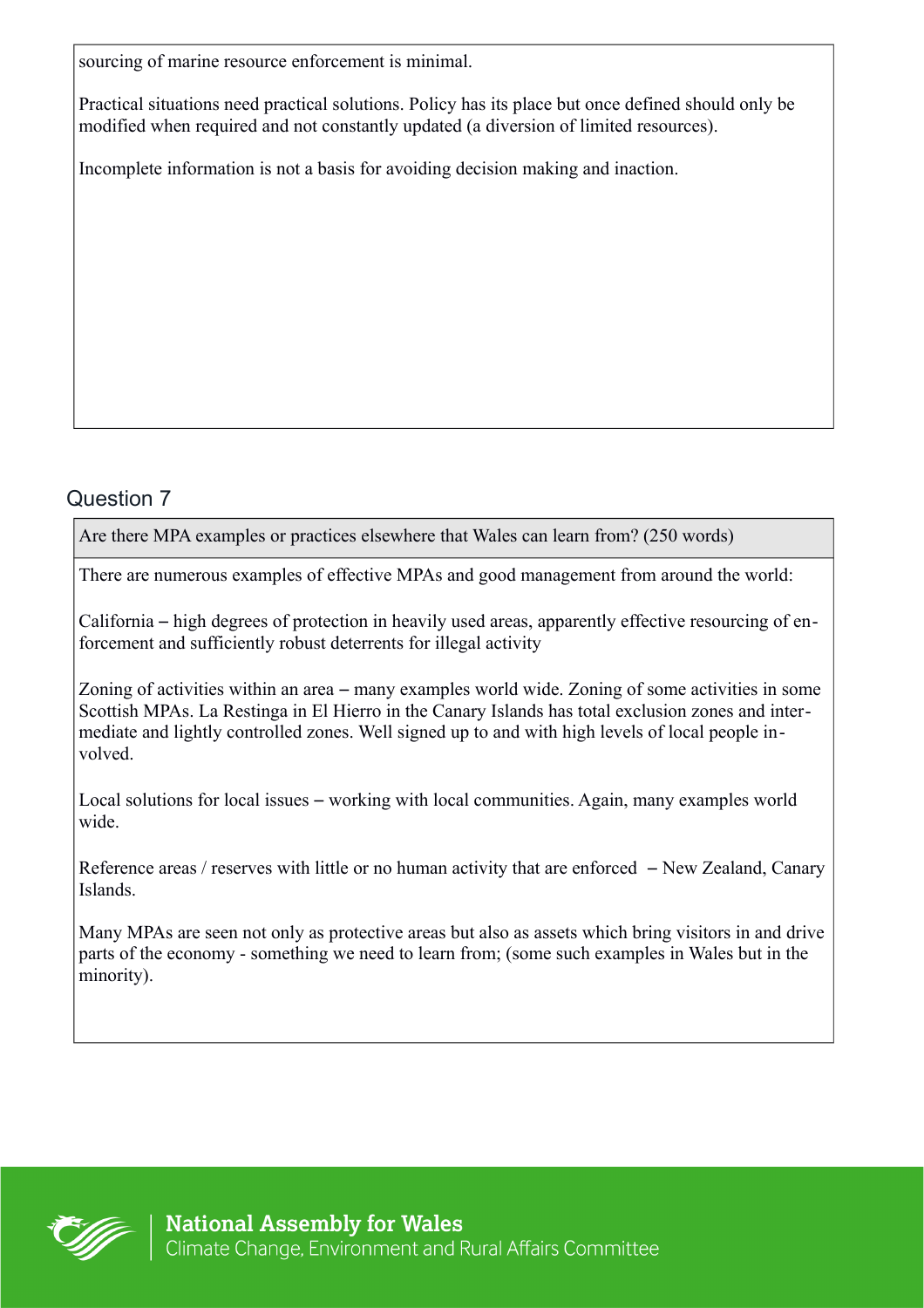The majority of Wales' MPAs are designated under the EU Habitats Directive. How should the Welsh Government's approach to MPA management take account of the UK's decision to leave the European Union? (250 words)

Any approach taken must to be better what has taken place while we have operated under the umbrella of the EU. To do anything else would be unacceptable as the decision to leave the EU is one aimed at being free to make independent and better national decisions as to how we are governed. These decision need to provide a better outcome for the country. So environmental protection needs to be more effective than it was under the EU, and any changes in legislation need to take this into account and be real rather than bureaucratic. Failure to provide a better approach would undermine the concept of self-determination which has driven us to where we are.

So the Welsh Government's approach to MPA management needs to be better than that provided under the EU Habitats Directive and provide greater and more appropriate protection for marine habitats and species. There should be increased levels of protection afforded to areas/habitats/species and approaches to MPA management could be more integrated and be designed to satisfy both local, national and international (wider than EU) aspirations and commitments for a better environment.

A regionalised area approach operating within an overall MPA management programme could support more considered on the ground work to develop and implement MPA management, if properly supported.

There need to be clear procedures relating to assessment of activities and developments that may affect MPAs that have environmental protection at their core. Wales failed to meet the 2010 biodiversity targets and we will continue to fail to meet them and national aspirations for sustainability, if we do not take clear steps to halt and reverse degradation of the Welsh environment, its habitats and species. This is not anti-development; it is about developing a national understanding of the fundamental importance of the natural environment to all of us and the duty we have to prevent further damage and loss.

Do not seek to go through a massive re-designation process for MPAs – this is time, resource consuming and wasteful. Build on what exists in the most efficient way.